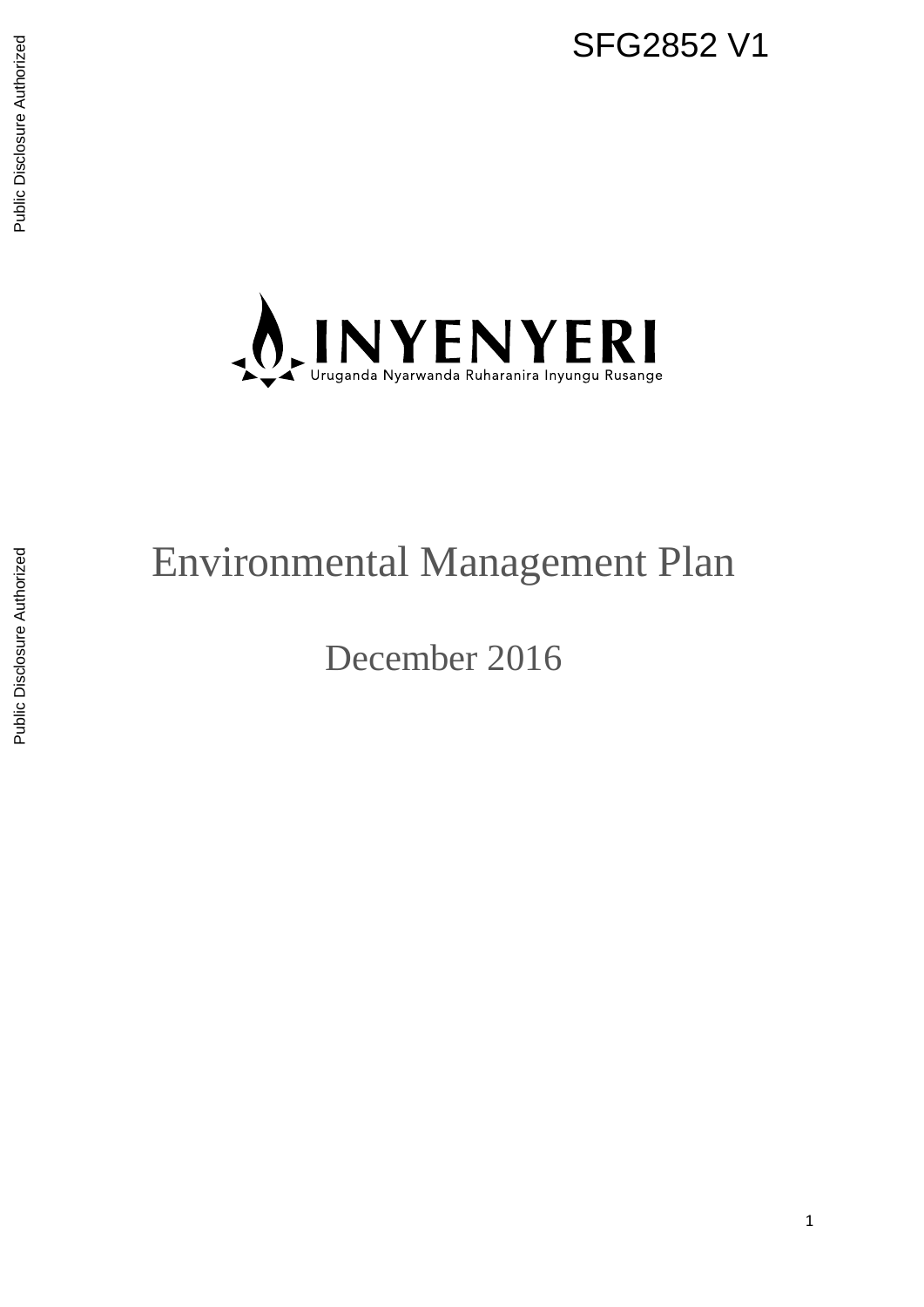# **Contents**

| 7. Potential Environmental Impacts and Environmental Management Approach  6 |  |
|-----------------------------------------------------------------------------|--|
|                                                                             |  |

# Appendices

- 1. Health and safety protocol
- 2. Poster
- 3. Summary of stakeholder engagement and consultations
- 4. Due diligence for sourcing of wood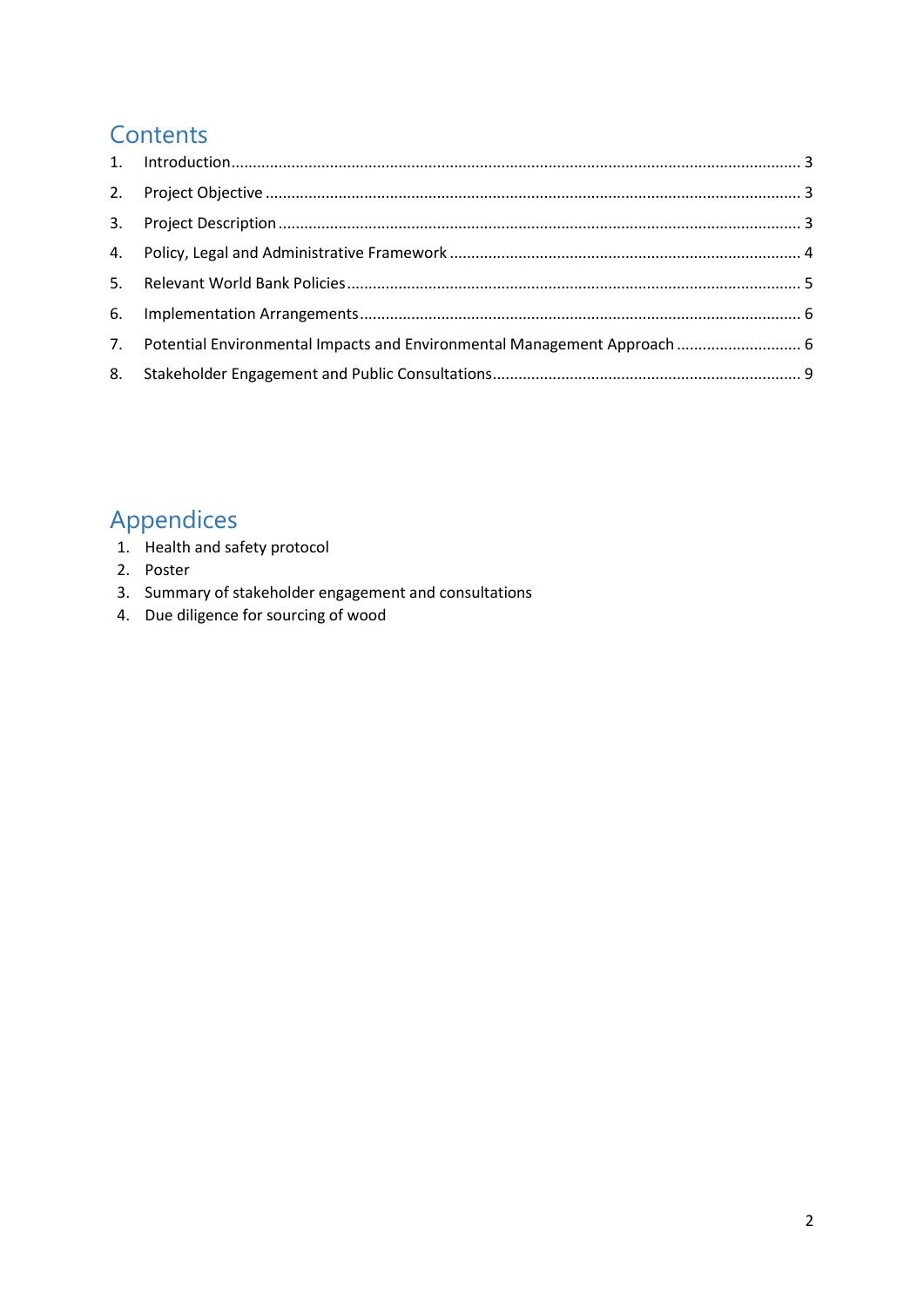### <span id="page-2-0"></span>1. Introduction

Inyenyeri, a Rwanda-based private company, have approached the World Bank, in response to a Call for Proposals, for funding from the Carbon Initiative for Development (Ci-Dev) Trust Fund, a carbon facility that supports innovative business models through purchase of certified emission reductions. The proposal was selected as one of the two the most promising and innovative of 25 cookstove projects submissions received by Ci-Dev internationally. The proposal is associated with sophisticated studies of the reduction of Household Air Pollution and the potential health benefits in beneficiary households.

The Inyenyeri is planning to expand the improved cookstove sector in Rwanda. The company's business model appears complex, but has evolved through trial and error during a multi-year pilot phase in Rubavu. The program has been well received, and not that they are switching to a new stove model with even higher efficiency and lower emissions, they are confident of their ability to grow rapidly in further urban markets, particularly Kigali, given sufficient capital. Their model is dependent on the willingness of existing charcoal users to purchase BFPs, which appears to be the case as long as BFPs remain functionally cheaper, given the additional benefits of cleaner and faster cooking from adoption of their stoves. Peri-urban customers have also shown a high level of willingness to exchange biomass for BFPs, although the company may explore alternate sources of biomass (e.g. professionally managed plantations) as their operations expand. Inyenyeri have support from the Ministry of Infrastructure for their program.

# <span id="page-2-1"></span>2. Project Objective

The overall objective of the World Bank supported Carbon Finance operation is to reduce the use of woody biomass for cooking through promotion of improved cookstoves, and to assess the effectiveness and health benefits of contrasting stove / business models (of the two selected companies Inyenyeri and DelAgua).

# <span id="page-2-2"></span>3. Project Description

**Component 1: Results-Based Carbon Finance Payments**. Ci-Dev will purchase carbon credits -- up to 500,000 CER from Inyenyeri and would also offer an optional purchase of additional 500,000 CERs. The scale of the business needs to be evaluated carefully during appraisal stage. The exact commercial terms of the carbon transaction will be determined during project preparation, informed by financial and other analysis. Both projects rely on carbon finance to achieve the scale and demonstration effects that will establish viable businesses (see Project Appraisal Document for the summaries of the financial due diligence and the expected role of carbon finance for Inyenyeri project).

**Component 1a**: **Introduce Advanced Cook Stove Technology and standardized fuel to replace inefficient charcoal and wood stoves.** Under this subcomponent the Bank would support Inyenyeri, a local energy utility company in Rwanda, to scale up an innovative business model through purchase of emission reductions. The business model consists of the (effectively) free lease to customers of an advanced fan-driven forced-draft biomass gasifier stove (considered the cleanest & most efficient type of solid biomass stove), on the condition that they may only use it with Inyenyeri's Biomass Fuel Pellets (BFPs: produced from compressed woody biomass). Urban (previously charcoal-using) customers purchase BFPs through Inyenyeri's BFP delivery network. Rural (or peri-urban) customers receive BFPs in exchange for supplying raw biomass (mostly small eucalyptus branches, although reeds and sawdust are also accepted) through a network of collection points. The combination of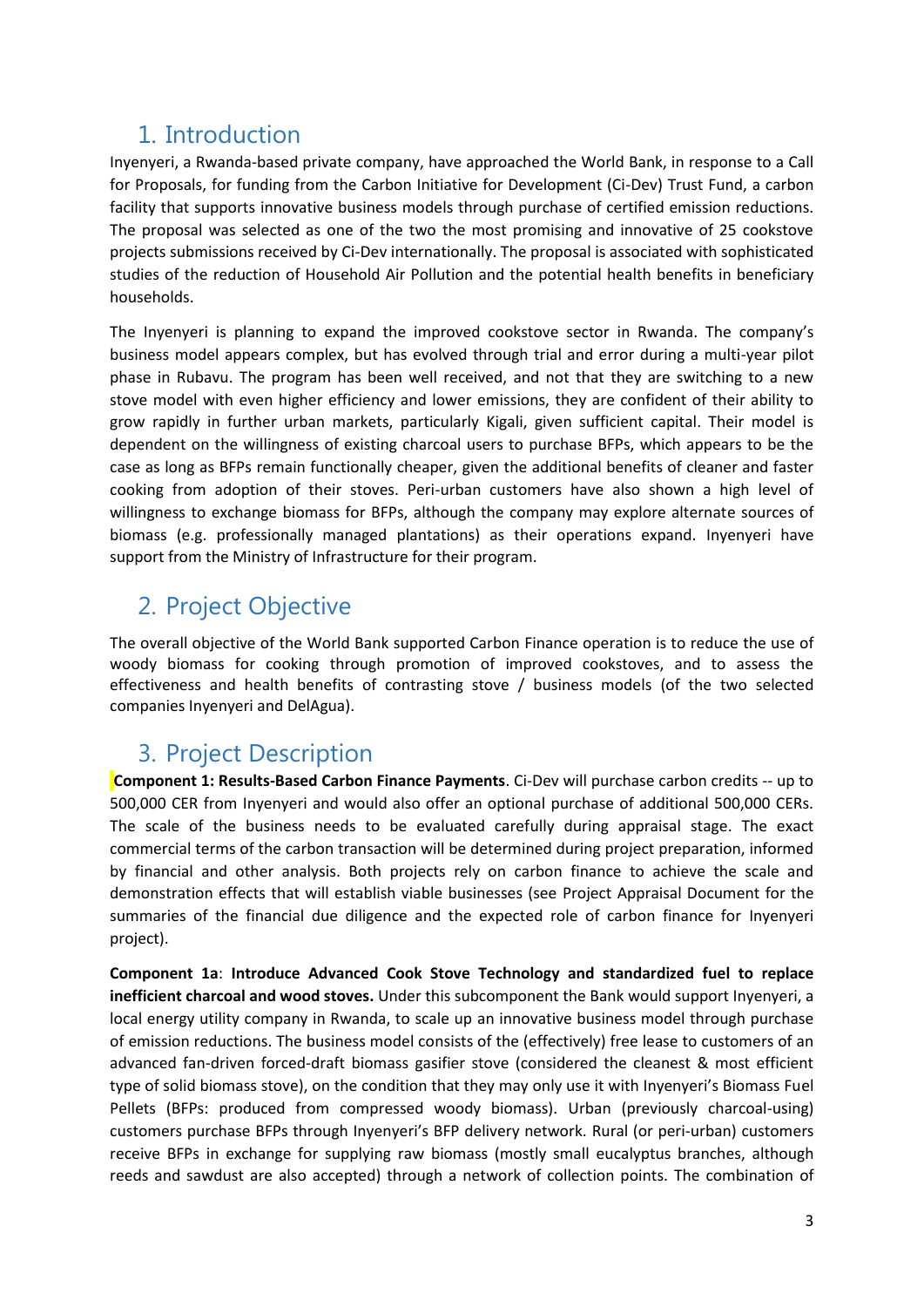standardized BFPs and the high efficiency fan-driven gasifier stove allows Inyenyeri to serve 3 or more urban households (HHs) from every rural biomass-suppling customer, which still requiring those HHs to collect less biomass than they otherwise would have needed. The high efficiency of the system and the price of charcoal mean that Inyenyeri can charge a sufficiently high price to recover the cost of the leased stoves in a reasonable time period, whilst urban Households still pay less for BFPs than they otherwise would for the same amount of charcoal-based cooking (around \$9 a month instead of \$15). Overall, the amount of woody biomass required across customer households is expected to decrease by around 90% once they are using the stove and pellets.

Ci-Dev will support the scale up of the business by purchasing 0.5 million certified emission reductions (CERs) with option to buy additional 0.5 million if this subcomponent is able to scale up and deliver more CERs.

**Component 2: Evaluation of health outcomes and market viability:** Inyenyeri is already involved in sophisticated randomized clinical trials (RCTs) to determine the health outcomes of their intervention. The health outcome evaluation of the company's program is being implemented by the University of North Carolina, with funding from a National Institute of Health (NIH) research grant and the Global Alliance for Clean Cookstoves (\$2.9m). The study measures HAP levels, personal exposure to pollutants and disease incidence in program and control HHs. The study will also look at the economics and factors driving the success of the enterprise.

Under component 2, Bank-executed funds from the Ci-Dev readiness trust fund would be used to fill gaps in the studies mentioned above, and (i) leverage their findings to evaluate the health outcomes of the carbon finance operation, (ii) based on those outcomes, estimate the potential for averted Disability Adjusted Life Years (aDALYs) and explore the possibility of linking the program to any aDAILY-related results-based finance for cookstoves initiatives, as may be available in the market and (iii) assess the effectiveness of the business models of both companies by the end of the project, both with and without carbon and aDALY payments.

### <span id="page-3-0"></span>4. Policy, Legal and Administrative Framework

This section of the ESMF outlines and reviews the existing legislations, policies and institutions and identifies requirements as well as gaps and conflicts of the relevant legal and institutional arrangements that would hinder or guide the development of the project in line with the national and international laws applicable to Rwanda Improved Cookstoves Project.

The main national legislations that provide for and guide Environmental Impact Assessment (ESIA) for road infrastructure, and the provisions, thereof, include the following: National Constitution of June 2015 obliges the Government of Rwanda - current and future – together with the population, to carefully harness environmental resources in order to ensure sustainability and inter-generational equity. The degree of relevance of these legislative instruments varies with the activity and area, because environmental consequences of development tend to be area and theme specific.

**Environment policy 2004:** seeks to integrate environmental sustainability principles into all development processes, programmes and projects.

**Constitution of 2015:** As the supreme law of the country, the constitution of the Republic of Rwanda stipulates that the state shall protect important natural resources including land, water, wetlands, mineral, oil, fauna and flora on behalf of the people of Rwanda. This constitution entrusts the Government with the duty of ensuring that Rwandese enjoy a clean and healthy environment. Article 49 states that every citizen is entitled to a healthy and satisfying environment. Every person has the duty to protect, safeguard and promote the environment. The state shall protect the environment. The law determines the modalities for protecting, safeguarding and promoting the environment.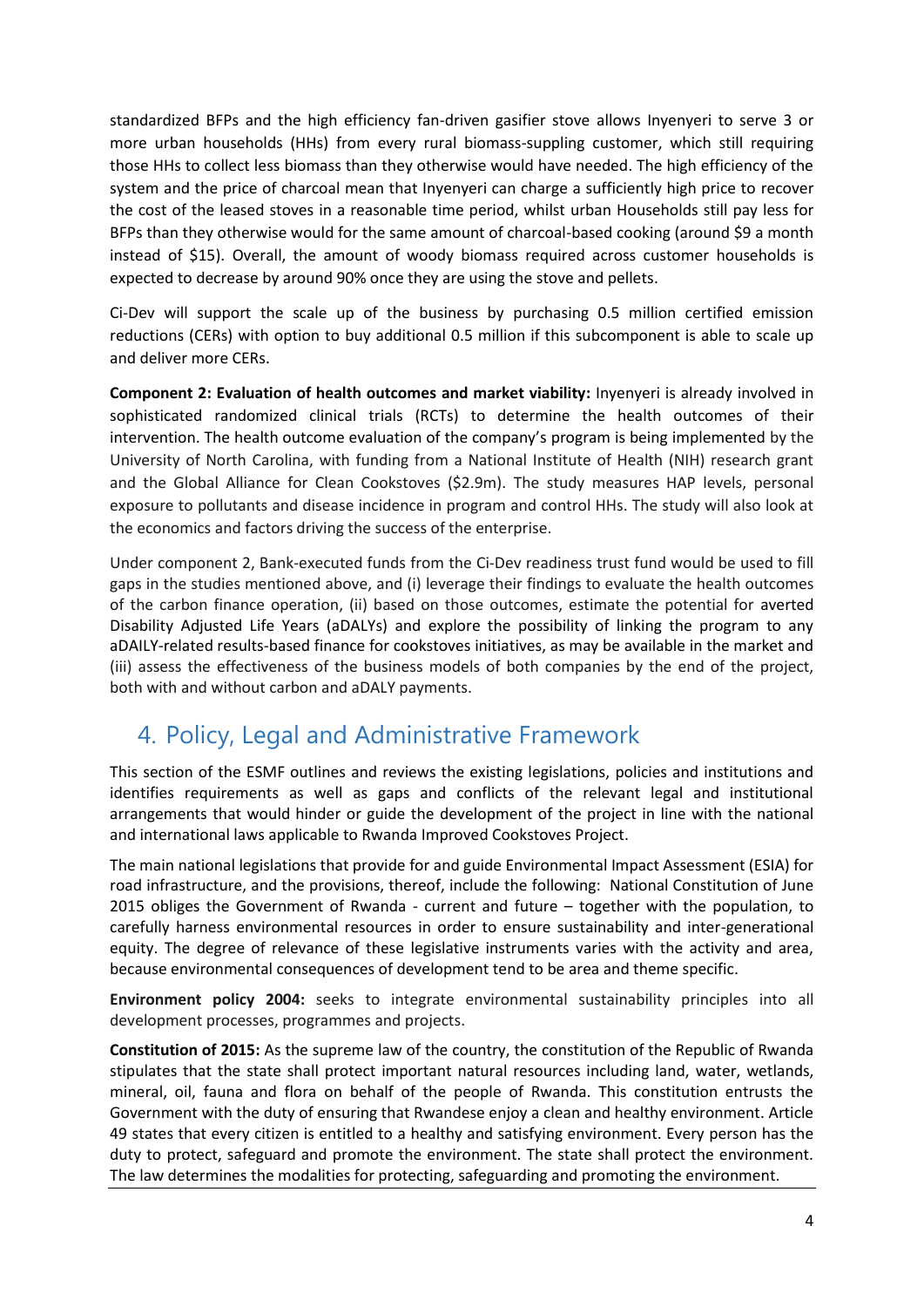#### **Law on Environment Protection and Management**

The most relevant legislation for this study is the Organic Law on Environmental Protection, Conservation and Management. The legislation sets out the general legal framework for Environment protection and management in Rwanda. The law centers on avoiding and reducing disastrous consequences on Environment.

The Ministry of Natural Resources, the ministry responsible for the Environment, puts in place the organic law regarding environment conservation.

Initially until very recently, REMA was responsible for the approval of ESIA reports; this responsibility has now been transferred to Rwanda Development Board (RDB) where there is a department for ESIA responsible for review and approval of all ESIA reports.

#### **Institutional Framework**

The institutional framework for environmental management is currently enshrined in the Organic Law determining the modalities of protection, conservation and promotion of the environment in Rwanda, published in the Official Gazette RWA Nº 9 of the 1st May 2005, particularly in its chapter III relating to the establishment of the institutions.

#### **a) Ministry of Natural Resources (MINIRENA)**

MINIRENA is a multispectral ministry covering five sectors: Lands, Water Resources, Forest, Mining and Environment. Environment is a cross cutting sector because it covers the four other sectors. MINIRENA is responsible for the development of policies, laws and regulations as well as coordination of all activities in the management of land, water resources, forest, mining activities and environment, as well as their follow up and evaluation.

#### **b) Rwanda Environment Management Authority (REMA)**

Rwanda Environment Management Authority (REMA) was established in 2004 to act as the implementation organ of environment-related policies and laws in Rwanda. REMA is also tasked to coordinate different environmental protection activities undertaken by environmental promotion agencies; to promote the integration of environmental issues in development policies, projects, plans and programmes; to coordinate implementation of Government policies and decisions taken by the Board of Directors and ensure the integration of environmental issues in national planning among concerned departments and institutions within the Government; to advise the Government with regard to the legislation and other measures relating to environmental management or implementation of conventions, treaties and international agreements relevant to the field of environment as and when necessary; to make proposals to the Government in the field of environmental policies and strategies; etc.

#### **c)Rwanda Development Board (RDB)**

RDB was created by Organic Law N° 53/2008 of 02/09/2008 with a mission of improving the wellbeing of all Rwandans by fast-tracking development, catalyzing sustainable economic growth, and creating prosperity for all. According to the recent restructuring of government institutions, RDB was assigned the responsibility of reviewing the ESIA report and authorising the project to proceed by issuing an ESIA certificate.

### <span id="page-4-0"></span>5. Relevant World Bank Policies

The World Bank's has 10 environmental and social safeguard policies, which are a cornerstone of its support to sustainable poverty reduction. The objective of these policies is to prevent and mitigate undue harm to people and their environment in the development process. These policies provide guidelines for Bank and borrower in the identification, preparation, and implementation of programs and projects. During preparation of the project the World Bank identified that Operational Policy OP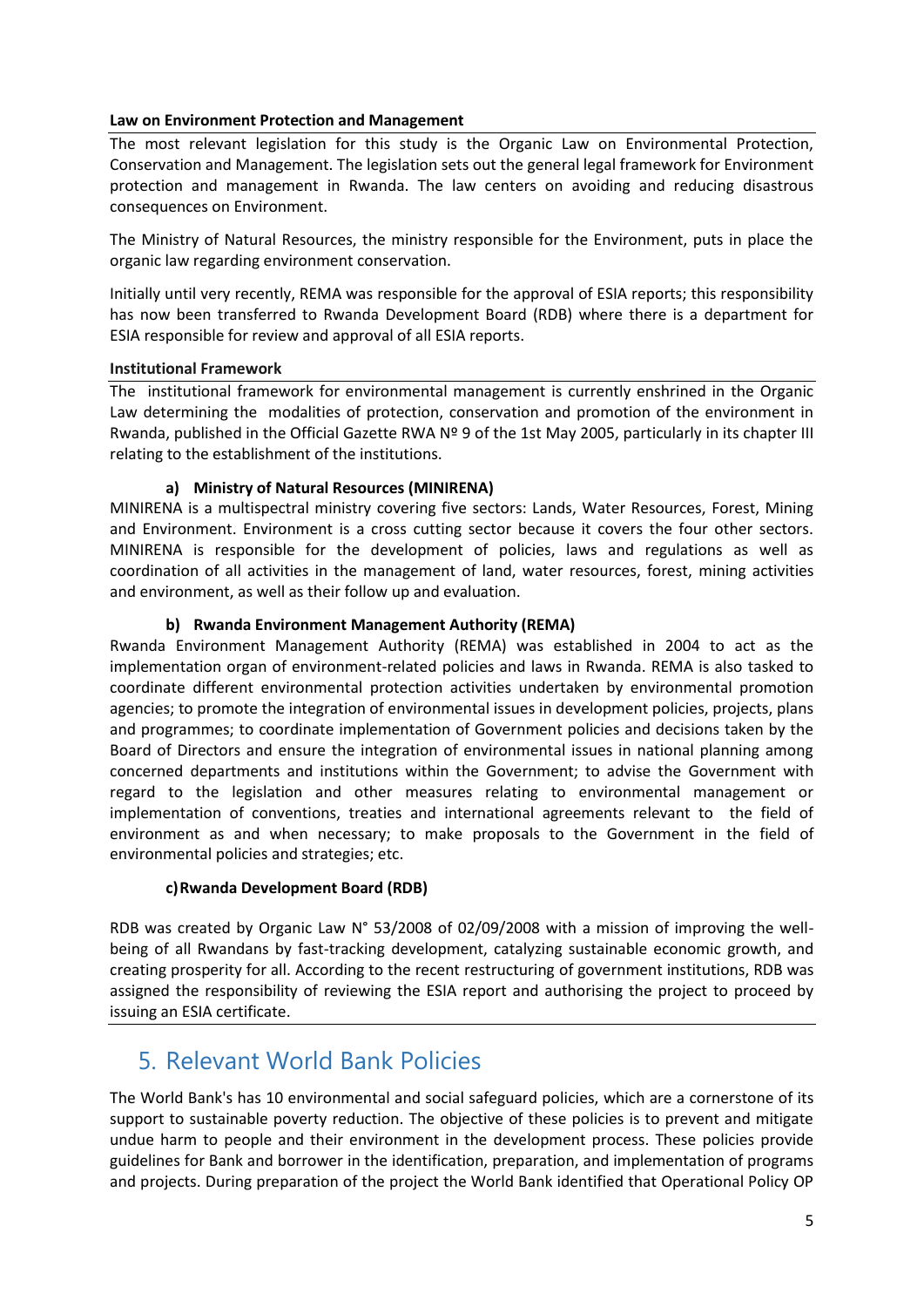4.01 is the only policy relevant to the Inyenyeri project, based on the environmental and social risk screening of the proposed activities (as listed under Project Description section above).

### <span id="page-5-0"></span>6. Implementation Arrangements

Component 1(a) of the project will be implemented by Inyenyeri, a for-profit social enterprise registered in Rwanda in 2011. It has roughly 60 staff, all but one of which are locally based in Rwanda. The company has spent the last 3-4 years developing and refining their business model in their Rubavu pilot site.

All components of the Inyenyeri operation, except the Clean Development Mechanism (CDM) processing, will be directly implemented by Inyenyeri. These include: marketing and promotion, procurement and dissemination of stoves, production and sale of Biomass Fuel Pellets (BFPs), collection and pre-processing of biomass at biomass collection centers, repair and maintenance as well as replacement of stoves.

The carbon aspects including verification and issuance of carbon credits from the project will be managed by Atmosfair GmbH as the Coordinating and Managing Entity (C/ME) of their registered Program of Activity (PoA). Atmosfair GmbH has already demonstrated its capacity to manage the carbon process by successfully completing several verification and issuances for both Gold Standard and CDM.

All key contracts have been signed or are in the final stages of negotiation with key suppliers including Buskirk (for the pelletizing equipment) and Mini Moto for the provision of stoves. Full Financial closure is expected to occur concurrently with the signing of an ERPA with Ci-Dev. Inyenyeri is in advanced stage of discussions with financiers and claims to achieve full closure by December, 2016 (to be further evaluated).

# <span id="page-5-1"></span>7. Potential Environmental Impacts and Environmental Management Approach

#### **a) Health and safety issues for cookstove users**

Inyenyeri applies an intensive approach of on-boarding new customers. We have a dedicated team of 15 trainers. These trainers have been trained for two full weeks by the Training Coordinator before they are allowed into the field to do the customer training.

Apart from explaining our customers the various elements of the contracts, our trainers spend time one-on-one with the new customers to train them on the safe and efficient use of the stove + fuel. This training takes place at the house of the customer, and lasts for around 2 hours.

After the training at the customer's home, we leave an A0 size a large size poster with instructions in the local language on how to use of the stove, and with a description of what should NOT be done.

A copy of the poster (the English version) is attached as Annex 2.

#### **Fuel pellet manufacturing facilities**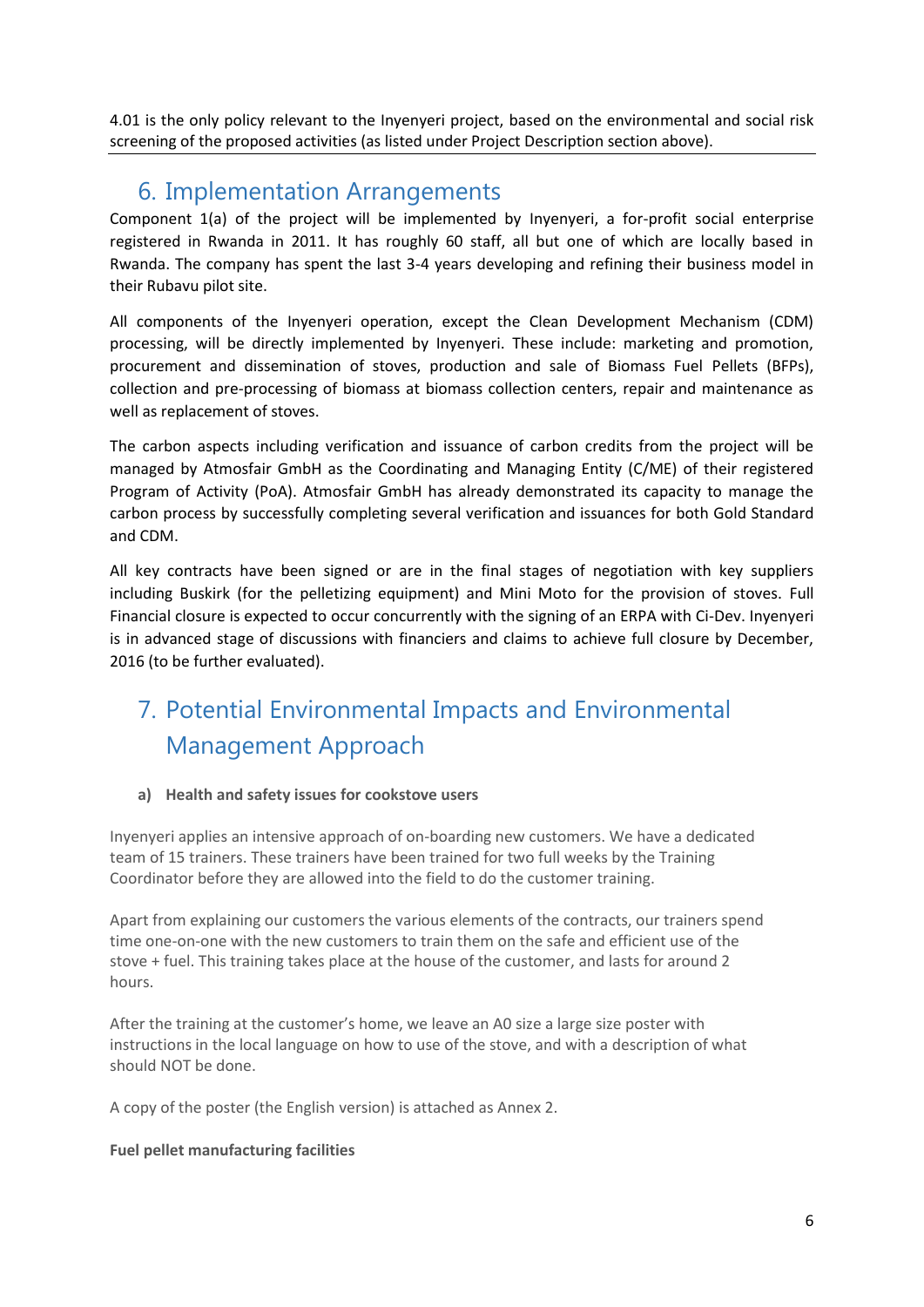The Pellet plant facilities of Inyenyeri are located in Gisenyi, District of Rubavu, Western Province

1) The grounds



Inyenyeri has an indefinite year rental agreement with the owner of the land (black line), and has the right to extend the infrastructure of the facilities on the grounds. All facilities, except for the storage facilities of stoves, have been built by Inyenyeri over the past 5 years, including all concrete floors, the structure of the buildings, and equipment. A water tank was recently added in the context of our plan to implement a fire risk management system.

We use the grounds for the following purposes:

- Pellet production in the plant (with grey lines in picture)
- Biomass storage under a tin roof (blue lines)
- Cook stoves storage in a brick storage facility (orange lines)
- Metal works in metal shop (blue lines)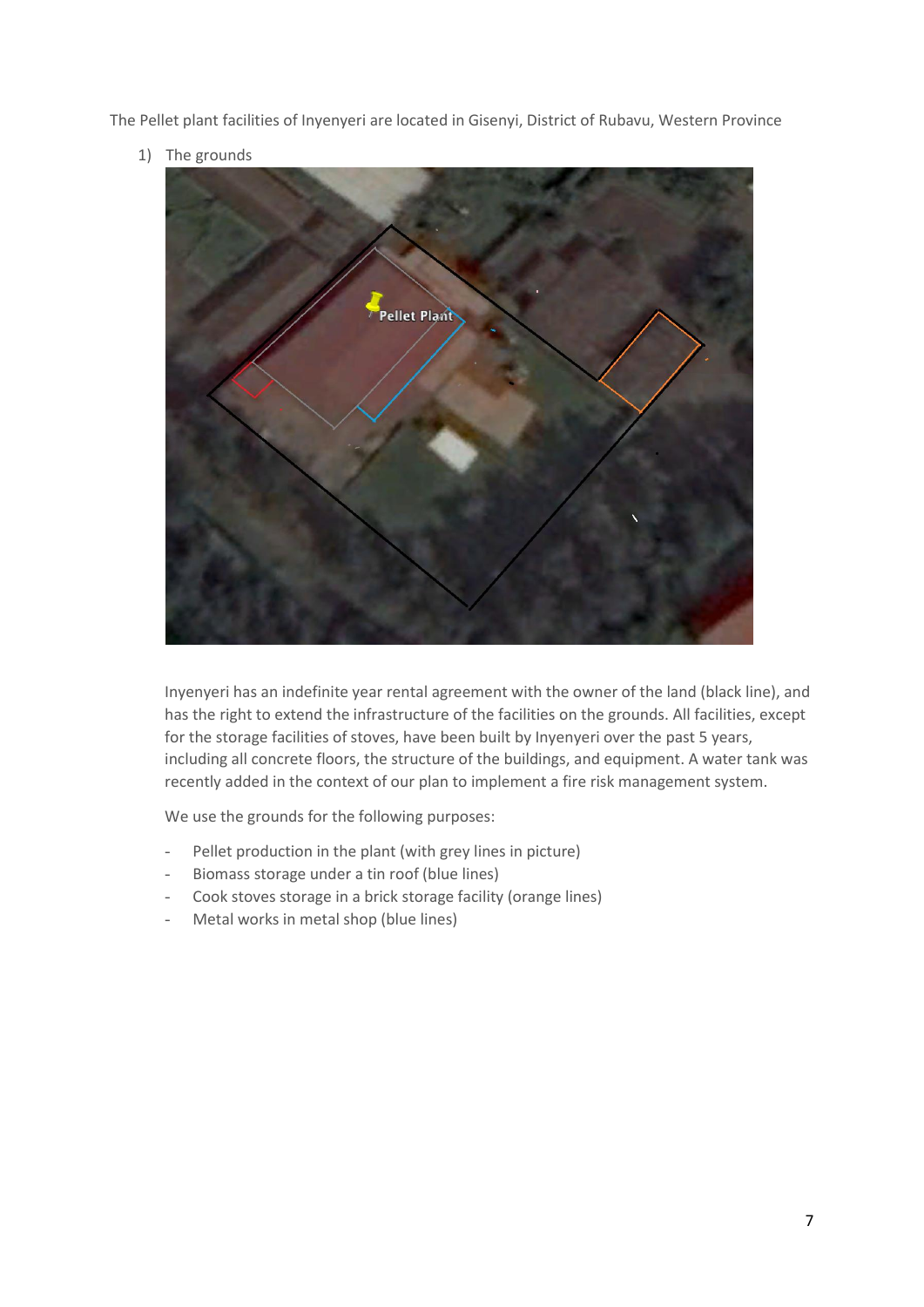#### 2) The plant



Equipment in the plant:

- i. Conveyor for biomass to intermediate storage
- ii. Storage for biomass prior to milling in the hammermill
- iii. Conveyor from intermediate storage to 2 hammermills
- iv. Intermediate storage post-milling
- v. Four pelletizers
- vi. Two drying lines (conveyors) to final packing area
- vii. A dust collection system
- 3) The safety procedures

See Annex 1: Occupational Health & Safety Protocol for Inyenyeri ltd.

#### **b) Disposal of quantities of damaged or obsolete cookstoves**

Disposal of damaged or obsolete cookstoves may also be required and will be conducted during project implementation by each company based on the requirements of Organic Law N° 04/2005 of 08/04/2005. Although the project does not anticipate disposal of massive quantities of cookstoves, the disposal is envisioned to be conducted in close coordination with the local District authorities. Only district-approved sold waste management facilities will be used to dispose of the obsolete stoves. At the same time the project will promote recycling practices to minimize waste, where applicable.

#### **c) Analysis of impacts of company business models on other market players including in stoves distribution and charcoal producers**

Inyenyeri, due to its mission to have an impact in the field of health, deforestation, and economics of our customers will have an impact at the level of the individual household, the community and on